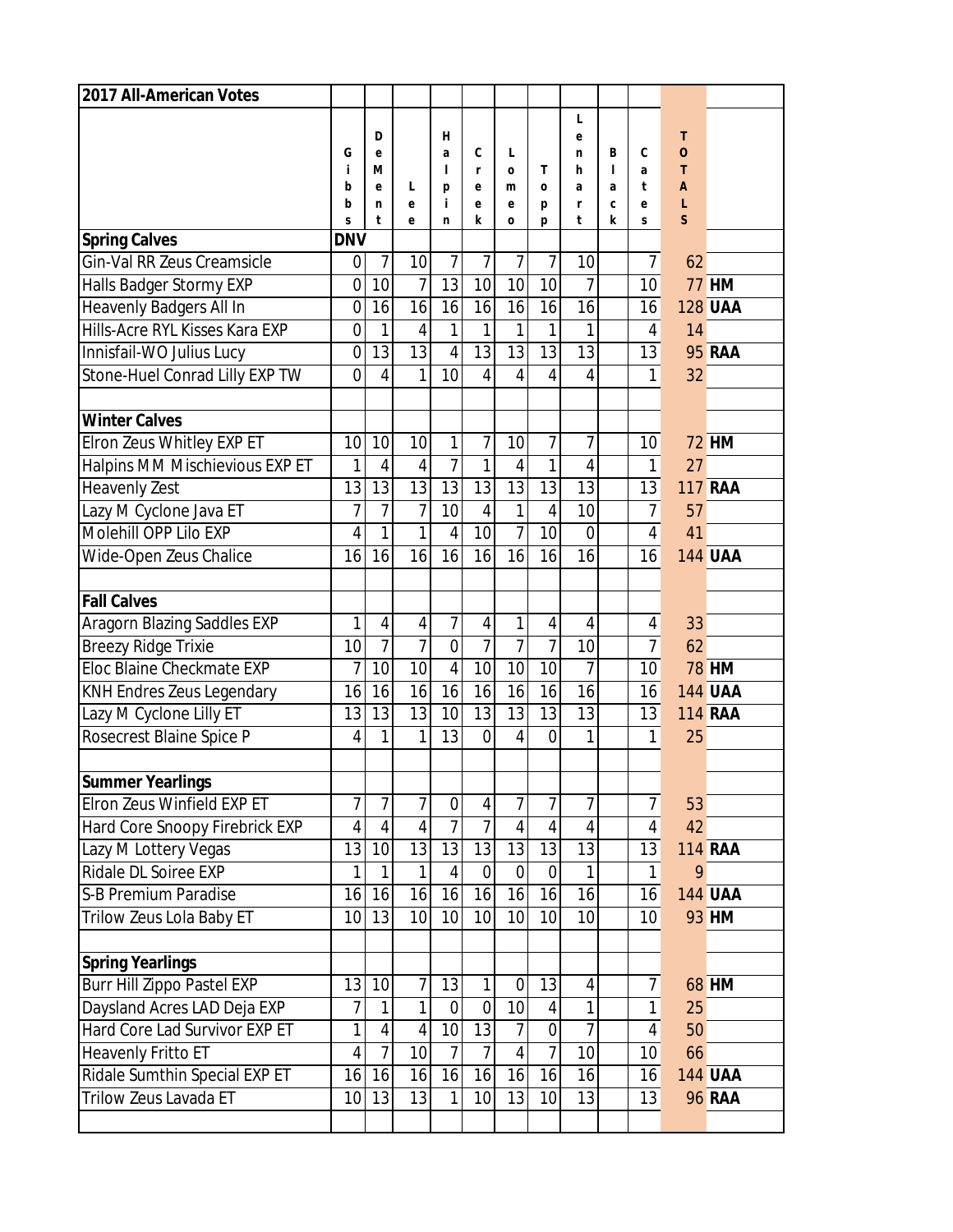| <b>Winter Yearlings</b>            |                |                 |                |                |                 |                |                 |                 |                |                |        |                |
|------------------------------------|----------------|-----------------|----------------|----------------|-----------------|----------------|-----------------|-----------------|----------------|----------------|--------|----------------|
| B & B Fairys Magic                 | 10             | 13              | 13             | 7              | 10              | 13             | 10              | 13              | 13             | 13             |        | <b>115 RAA</b> |
| Cold Springs RU Perfect EXP        | 1              | 1               | $\mathbf{1}$   | 4              | $\overline{0}$  | $\overline{7}$ | $\overline{0}$  | $\overline{0}$  | 1              | $\overline{4}$ | 19     |                |
| Glen-V-DF Prince Razzal            | 13             | 10              | 10             | 13             | 13              | 10             | 13              | 10              | 10             | 10             |        | <b>112 HM</b>  |
| <b>Heavenly Zippy</b>              | 7              | 7               | $\overline{7}$ | 10             | 7               | $\overline{4}$ | 7               | 7               | 7              | $\overline{7}$ | 70     |                |
| Lazy M Pirell Girlcrush EXP ET     | 4              | $\overline{4}$  | $\overline{4}$ | $\mathbf{1}$   | $\overline{4}$  | $\mathbf{1}$   | $\overline{4}$  | $\overline{4}$  | $\overline{4}$ | $\mathbf{1}$   | 31     |                |
| Valley View Oakleigh 2390 EXP      | 16             | 16              | 16             | 16             | 16              | 16             | 16              | 16              | 16             | 16             |        | <b>160 UAA</b> |
|                                    |                |                 |                |                |                 |                |                 |                 |                |                |        |                |
| <b>Fall Yearlings</b>              |                |                 |                |                |                 |                |                 |                 |                |                |        |                |
| Bonanza-B Raves Premium Rae        |                | 1               | 1              | 10             | 1               | $\mathbf 0$    | 1               | 1               |                | $\mathbf{1}$   | 16     |                |
| Gibbs Zeus Callie EXP ET           |                | 16              | 16             | 13             | 16              | 16             | 16              | 16              |                | 16             | 125 AA |                |
| <b>Homestead Connors Dance</b>     |                | $\overline{4}$  | 7              | 1              | 7               | $\overline{4}$ | 7               | 7               |                | $\overline{4}$ | 41     |                |
| Lady M Luck Be A Lady ET           |                | 10              | 10             | 4              | 10              | 10             | 10              | 10              |                | 10             |        | <b>74 HM</b>   |
| Lazy M PS Jokes On You EXP ET      |                | $\overline{1}$  | $\overline{4}$ | 16             | $\overline{4}$  | $\mathbf{1}$   | $\overline{4}$  | $\overline{4}$  |                | $\overline{7}$ | 47     |                |
| NT Zeus Lady Zaza                  |                | 13              | 13             | 7              | 13              | 13             | 13              | 13              |                | 13             |        | <b>98 RAA</b>  |
|                                    |                |                 |                |                |                 |                |                 |                 |                |                |        |                |
| <b>Yearlings In Milk</b>           |                |                 |                |                |                 |                |                 |                 |                |                |        |                |
| Elron Winston Lari EXP             | 1              | 1               | 1              | 1              | 1               | $\mathbf{1}$   | 1               | 1               |                | $\mathbf{1}$   | 9      |                |
| GMC DL Lady 1520 EXP               | 16             | 16              | 16             | 10             | 16              | 16             | 16              | 16              |                | 16             | 138 AA |                |
| Homestead Caseys Lady L            | 10             | 10              | 7              | 13             | 13              | $\overline{4}$ | 10              | $\overline{7}$  |                | $\overline{7}$ |        | 81 HM          |
| Krauses Money Nicole 465           | 4              | $\overline{4}$  | $\overline{4}$ | 16             | $\overline{4}$  | 10             | 7               | $\overline{4}$  |                | 10             | 63     |                |
| Kuszmar SR Primrose Siggy-96       | 13             | $\overline{13}$ | 13             | $\overline{7}$ | $\overline{10}$ | 13             | 13              | $\overline{13}$ |                | 13             |        | <b>108 RAA</b> |
| Lazy M PS I Love You EXP ET        | 7              | $\overline{1}$  | 10             | 4              | 7               | $\overline{7}$ | 4               | 10              |                | 4              | 60     |                |
|                                    |                |                 |                |                |                 |                |                 |                 |                |                |        |                |
| Jr. Two-Year-Olds                  |                |                 |                |                |                 |                |                 |                 |                |                |        |                |
| Corstar Perfect Melody EXP         | 7              | $\overline{1}$  | 10             | 7              | 13              | 10             | 10              | 10              |                | 4              |        | <b>78 HM</b>   |
| Corstar Presto Lulu ET             | 4              | $\overline{4}$  | 7              | 4              | 1               | 4              | 7               | $\overline{7}$  |                | 1              | 39     |                |
| Corstar Presto Mango P EXP         | 16             | 16              | 16             | 16             | 16              | 16             | 16              | 16              |                | 16             |        | <b>144 UAA</b> |
| Elite HP Prem Fire Cracker         | 1              | 1               | $\overline{4}$ | $\overline{0}$ | 7               | $\overline{0}$ | $\mathbf 0$     | $\overline{0}$  |                | 7              | 20     |                |
| <b>SHAK Diamonds Tahiti EXP ET</b> | 10             | 10              | $\mathbf{1}$   | 13             | $\overline{4}$  | $\overline{7}$ | $\overline{4}$  | 1               |                | 10             | 60     |                |
| Windswept Farm Dutch Adalaide      | 13             | 13              | 13             | 10             | 10              | 13             | $\overline{13}$ | 13              |                | 13             |        | <b>111 RAA</b> |
|                                    |                |                 |                |                |                 |                |                 |                 |                |                |        |                |
|                                    |                |                 |                |                |                 |                |                 |                 |                |                |        |                |
| Sr. Two-Year-Olds                  |                |                 |                |                |                 |                |                 |                 |                |                |        |                |
| <b>B-D-F Madness Marsha</b>        | 13             | 13              | 16             | 16             | 16              | 16             | 13              | 16              |                | 16             | 135 AA |                |
| Halpins MM Muddy Monique ET        | 1              | 1               | 1              | 7              | $\overline{4}$  | $\overline{7}$ | 0               | $\mathbf 0$     |                | $\mathbf{1}$   | 22     |                |
| Heavenly Jello                     | 4              | $\overline{4}$  | $\overline{4}$ | 10             | $\overline{0}$  | $\mathbf{1}$   | $\overline{7}$  | 1               |                | 7              | 38     |                |
| Mapleton Vly Perfect Recall        | $\overline{7}$ | 10              | 10             | $\mathbf 0$    | 10              | 10             | $\overline{4}$  | 10              |                | $\overline{4}$ | 65     |                |
| Trilow Zeus Lala ET                | 16             | 16              | 13             | 13             | 13              | 13             | 16              | 13              |                | 13             |        | <b>126 RAA</b> |
| <b>TT Morning Anna Nichole ET</b>  | 10             | $\overline{7}$  | $\overline{1}$ | $\overline{4}$ | $\overline{7}$  | $\overline{4}$ | 10              | $\overline{7}$  |                | 10             |        | <b>66 HM</b>   |
|                                    |                |                 |                |                |                 |                |                 |                 |                |                |        |                |
| Jr. Three-Year-Olds                |                |                 |                |                |                 |                |                 |                 |                |                |        |                |
| Corstar PVF Lovespell EXP ET       | 4              | 1               | 1              | 10             | 1               | 0              | 1               | 1               |                | $\mathbf{1}$   | 20     |                |
| Eichlers MD Blanche ET             | 16             | 16              | 16             | 16             | 16              | 16             | 16              | 16              |                | 16             |        | <b>144 UAA</b> |
| Kuszmar Mega Lely 62               | 13             | 13              | 13             | 13             | 13              | 13             | 13              | 13              |                | 13             |        | <b>117 RAA</b> |
| Maple Fudge of 12 Oaks             | 10             | 10              | 10             | $\overline{7}$ | 10              | 10             | 10              | 10              |                | 10             |        | 87 HM          |
| Mysha-WO Ruben Nike EXP ET         | 1              | $\overline{1}$  | $\overline{7}$ | $\mathbf 0$    | $\overline{7}$  | $\overline{7}$ | $\overline{7}$  | $\overline{4}$  |                | $\overline{7}$ | 47     |                |